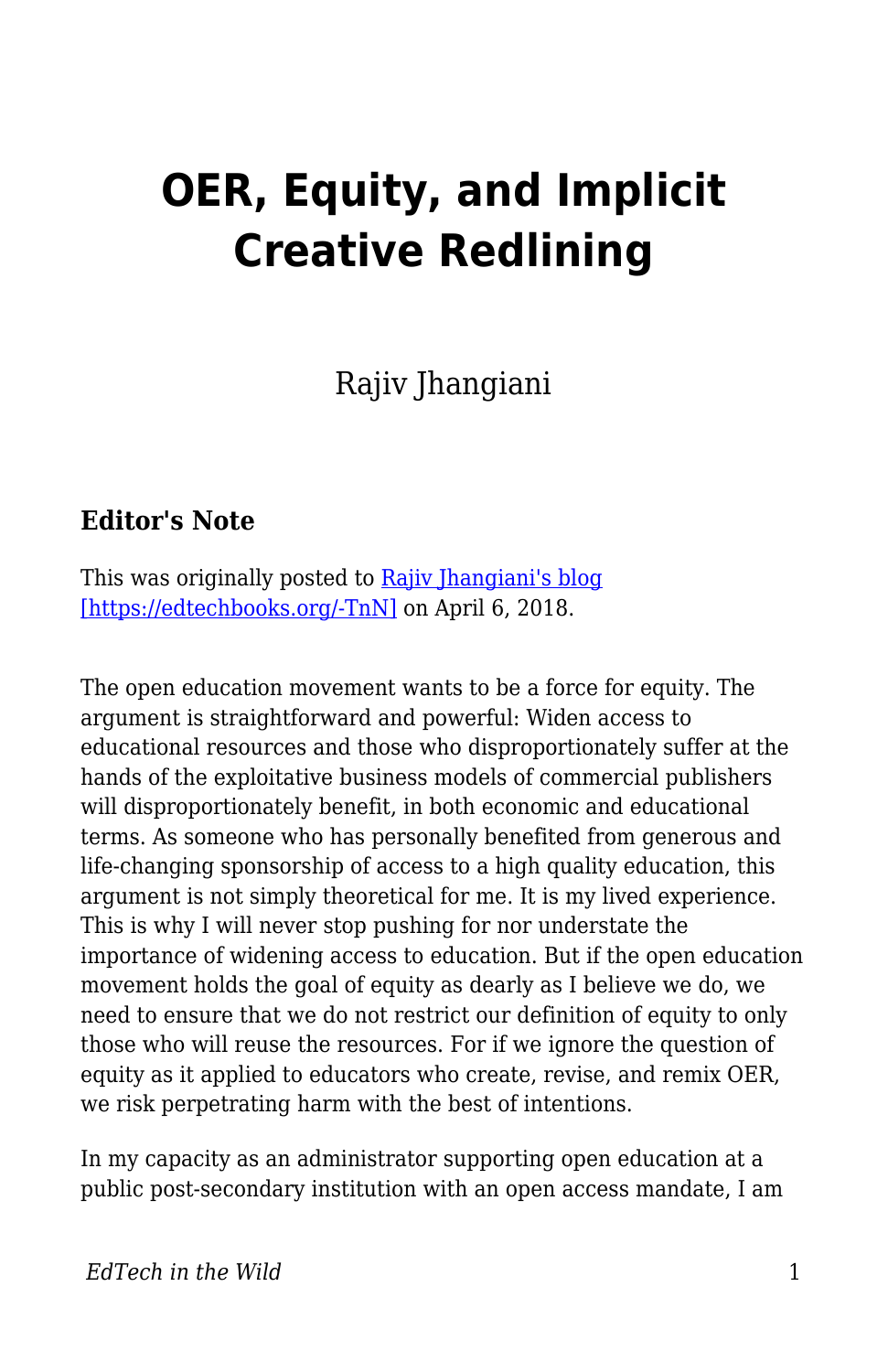vehement about the need to adequately support those of my colleagues who wish to engage in open educational practices. And by support, I mean through sufficient time, adequate funding, required training, and earned recognition. While this position may be construed as pragmatic or instrumental, for me it strikes at the heart of addressing equity. For if the movement relies on voluntary academic labour or severely under-compensated academic labour to create, peer-review, and contextualize OER, we are in effect perpetrating an implicit form of redlining\*, one that reserves the capacity to create or adapt OER for those who already enjoy positions of privilege, such as the tenured or those who do not need the income. In such an eventuality, despite the best of intentions, the ideologies (including biases and prejudices) associated with those positions of privilege become reflected and over-represented in the available OER. And while I often describe how powerful it can be to exercise the permission to revise OER by simply changing the names that appear within a text's examples so that they reflect the diversity of the classroom, that we have to do this at all is a subtle symptom of the types of exclusivity that can exist in OER—and something we need to work against.

Make no mistake—in highlighting this problem, I am not pitting the democratization of knowledge creation against equitable access to education. Rather, I am highlighting that access to knowledge creation ought to be equitable as well. As has been noted before, diversity is a fact but inclusion is a choice. So this is a call for open education projects, funders, and universities to become aware of the inadvertent implications of inadequately supporting OER creators and adaptors as well as to be attentive to who are given the opportunity and support to create and adapt OER. Supporting and nurturing stewards at a grassroots level and supporting the building of community across such stewards helps make open education both more sustainable and more equitable.

One of the things I love about the open education movement is that its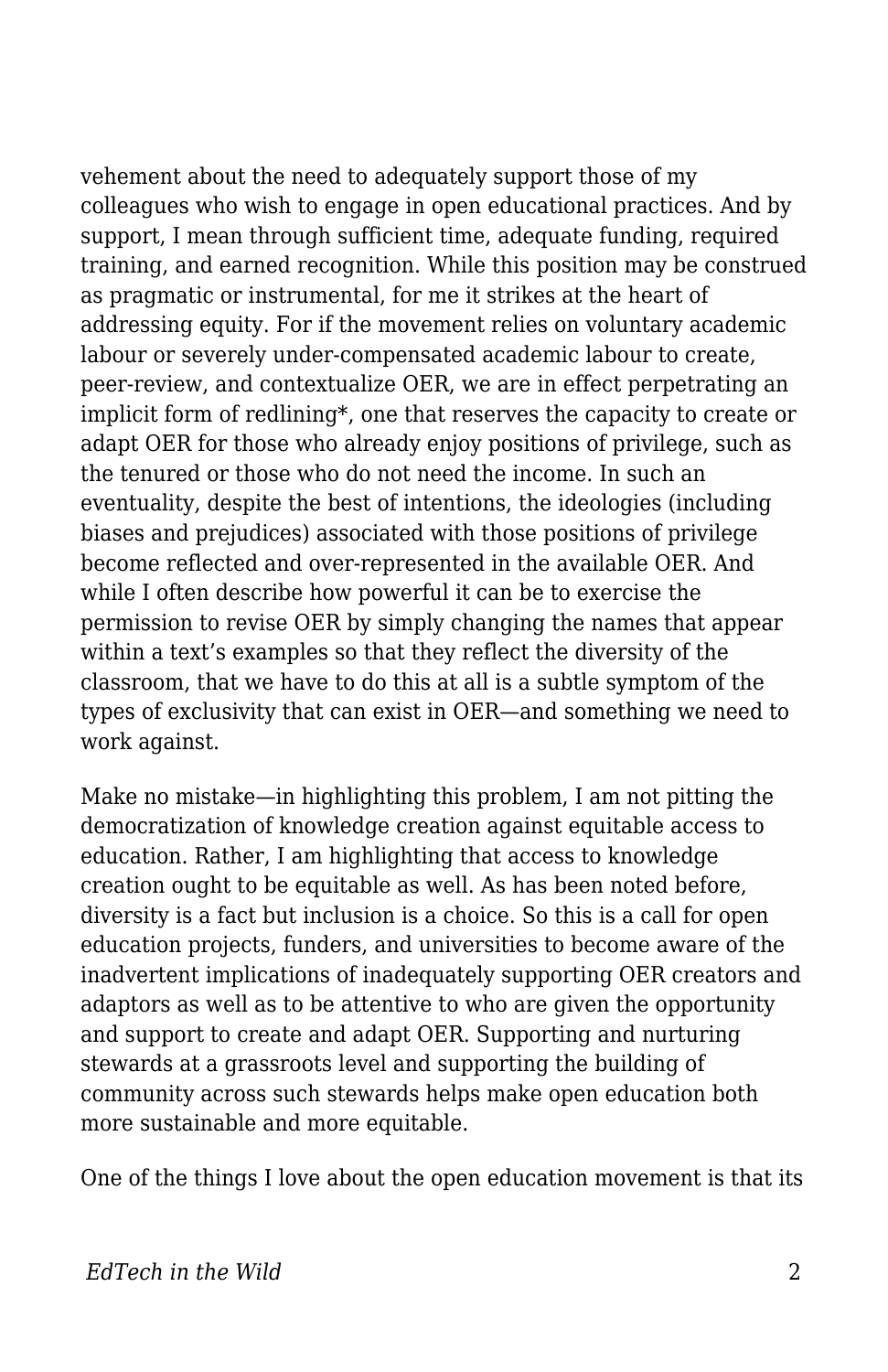values are those that educators largely already hold. This is why you find that even the decision of an academic department to standardize an assigned commercial textbook is usually driven by a desire to negotiate a lower cost for students and/or to avoid having students who need to re-take a course having to buy a second book. This also means that the seeds for a grassroots community have already been planted. And while the image of grass growing out through cracks in concrete may be used to signify resilience and drive, I would much rather ensure that we deliberately cultivate more fertile ground.

\*For related concepts see [Chris Gilliard's writing on digital redlining](https://www.commonsense.org/education/privacy/blog/digital-redlining-access-privacy) [\[https://edtechbooks.org/-VqZ\]](https://www.commonsense.org/education/privacy/blog/digital-redlining-access-privacy) and [Safiya Noble's writing on](https://nyupress.org/books/9781479837243/) [technological redlining \[https://edtechbooks.org/-wjh\]](https://nyupress.org/books/9781479837243/)



Jhangiani, R. (2019). OER, Equity, and Implicit Creative Redlining. In R. Kimmons (Ed.), *EdTech in the Wild*. EdTech Books. Retrieved from